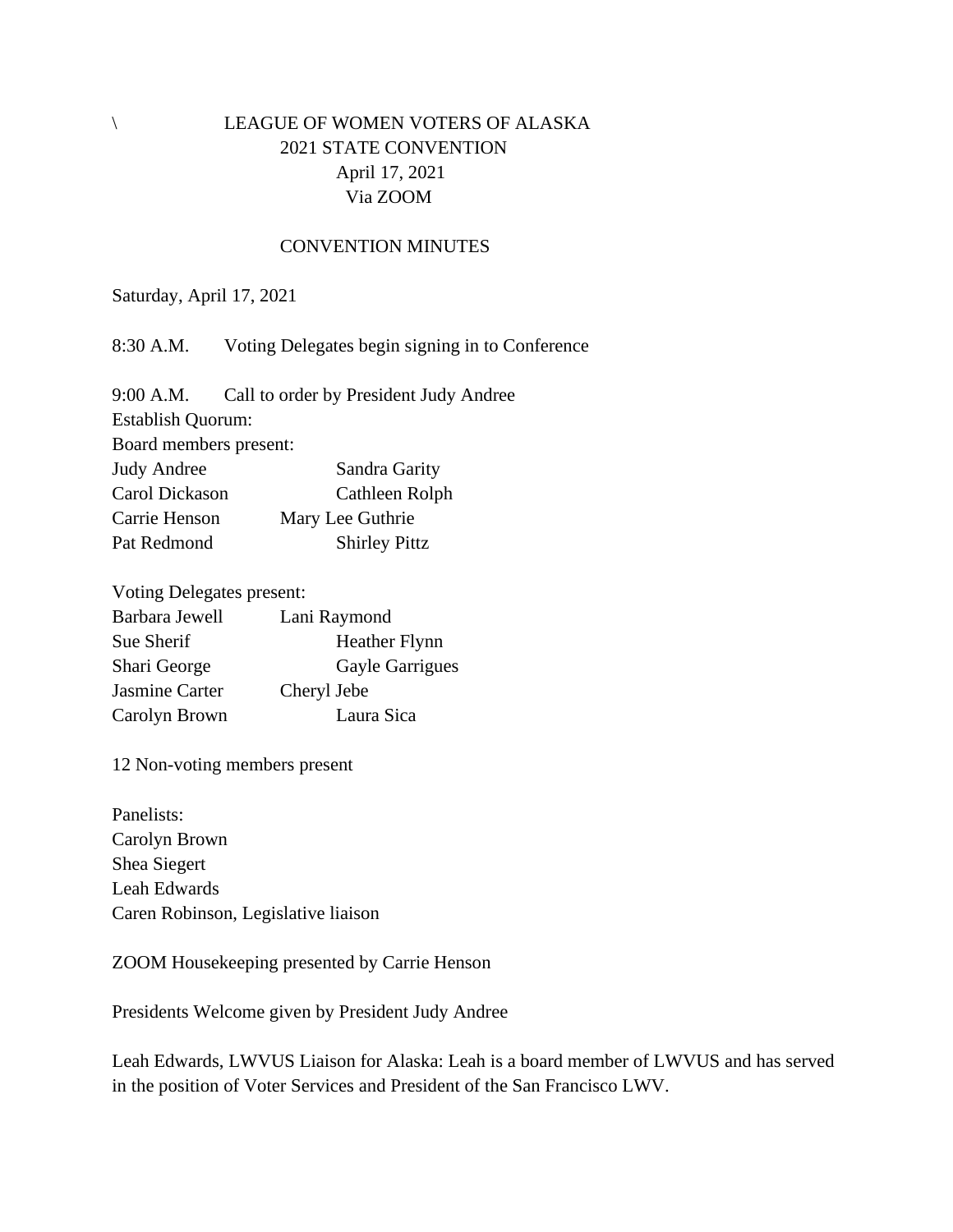Leah updated on the progress of LWVUS. She lives in San Francisco, CA. She discussed the following:

- 1. Vote 411 had a successful year with six million users during the election season.
- 2. LWV is focusing on voting rights, fair elections, and higher national turnouts. Voting rights are presently under attack following the November election.
- 3. LWV supports H.R.1/S.1 and H.R. 4 (John Lewis VRAA). A vote on S.1(For the People Act) is expected later this year. This bill supports such items as same day registration and other processes that support voter rights.
- 4. Equal Rights Amendment has passed the House and is in the Senate.
- 5. LWV supports D.C. statehood so that D.C. residents have full representation. A vote in the House is expected in April.
- 6. Leah mentioned the continuing need for nonpartisanship and keeping the focus on issues that defend democracy and empower voters.
- 7. The LWV supports the filibuster reform.
- 8. Outreach Circle: LWV has a new app that can be used on smartphones or laptops that allows all members who sign up to keep in touch with LWVUS as well as other Leagues around the country.

## CONVENTION BUSINESS BEGINS:

- 1. Roll Call of Local Leagues: Four Leagues are represented, 8 "Board members, and 10 delegates. There is a quorum present.
- 2. Adoption of Agenda. Motion made to approve the agenda by Heather Flynn and second by Cathleen Rolph.
- 3. Adoption of Rules. Motion made by Pat Redmond to adopt the rules and second by Shari George
- 4. Appointment of Parliamentarian. Heather Flynn appointed as Parliamentarian. Motion made by Sue Sherif to appoint Heather and second by Pat Redmond
- 5. Reports

President (copies attached and made part of these Minutes)

 Following HB-88 (Tuck bill), HB.157 (disclosure of money recall efforts), SB-39 (passed through House)

6 bills on voting

 Treasurer: budget discussion held until just before voting on the draft budget 2021- 2022 (copies attached and made part of these Minutes)

Local Leagues' Reports for 2020-2021

Anchorage:

Held the following events and activities

- . Justice with Politics
- . March Goes On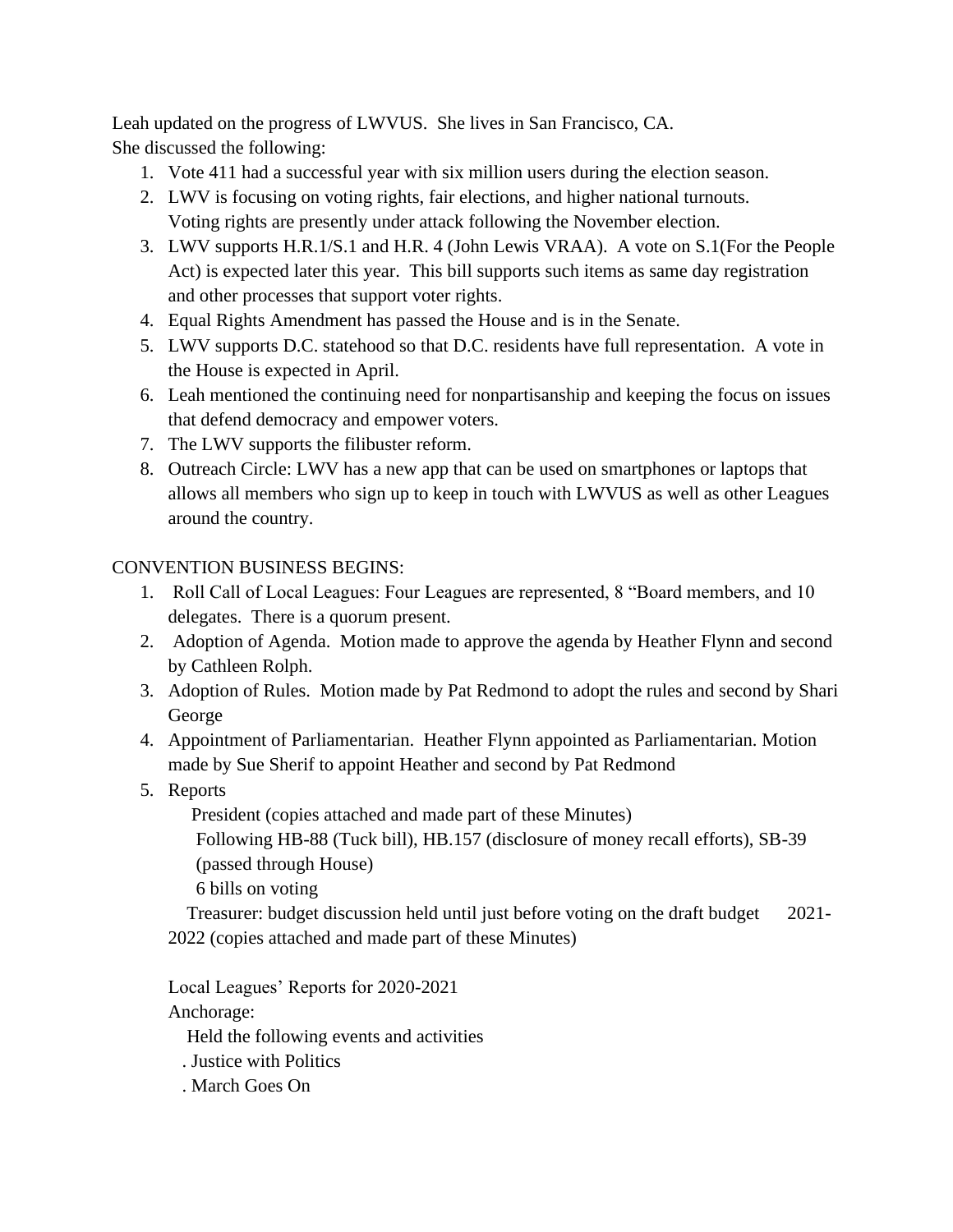. Alaska Common Ground (#1 Oil Tax, #2 better Elections)

- . Zoom meeting on SB39
- . letter on H.R.-1
- . Youth Vote (2021 activities, essay prizes)
- . Ballot review
- . Membership increased by 15%

Central Kenai Peninsula

- . Candidate forum (Sept 2020)
- . Increased membership
- . Connected government teachers

.Speakers

Paul Seaton

Senator Micciche

 . Conducting monthly meetings via ZOOM (includes membership in Homer and Seward)

. Beginning Book Club

. Next meeting Wed May 5, 2021 at 7 P.M.

## Juneau:

- .Voted to review these positions: Water, waste, local elections, & parks & rec
- . Presented "How to Run for office"
- . Candidate forum for municipal elections
- . New officers were installed
- . Voting rights both state and national need constant focus.

Tanana valley

- . How to run for office workshop
- . Support elections (work at polls, Division of election, special needs)
- . "Just Vote" signs
- . Ballots and Beers night
- . Non-discrimination
- . Two resolutions (Black Lives Matter and Borough)
- . Book Club
- . LTE campaign
- . Connecting with high school and teachers
- . "There ought to be a law" virtual event
- . PFD the importance of the fund and the processes involved
- . 501C-3 meetings
- . Sponsor NPR/Borough Assembly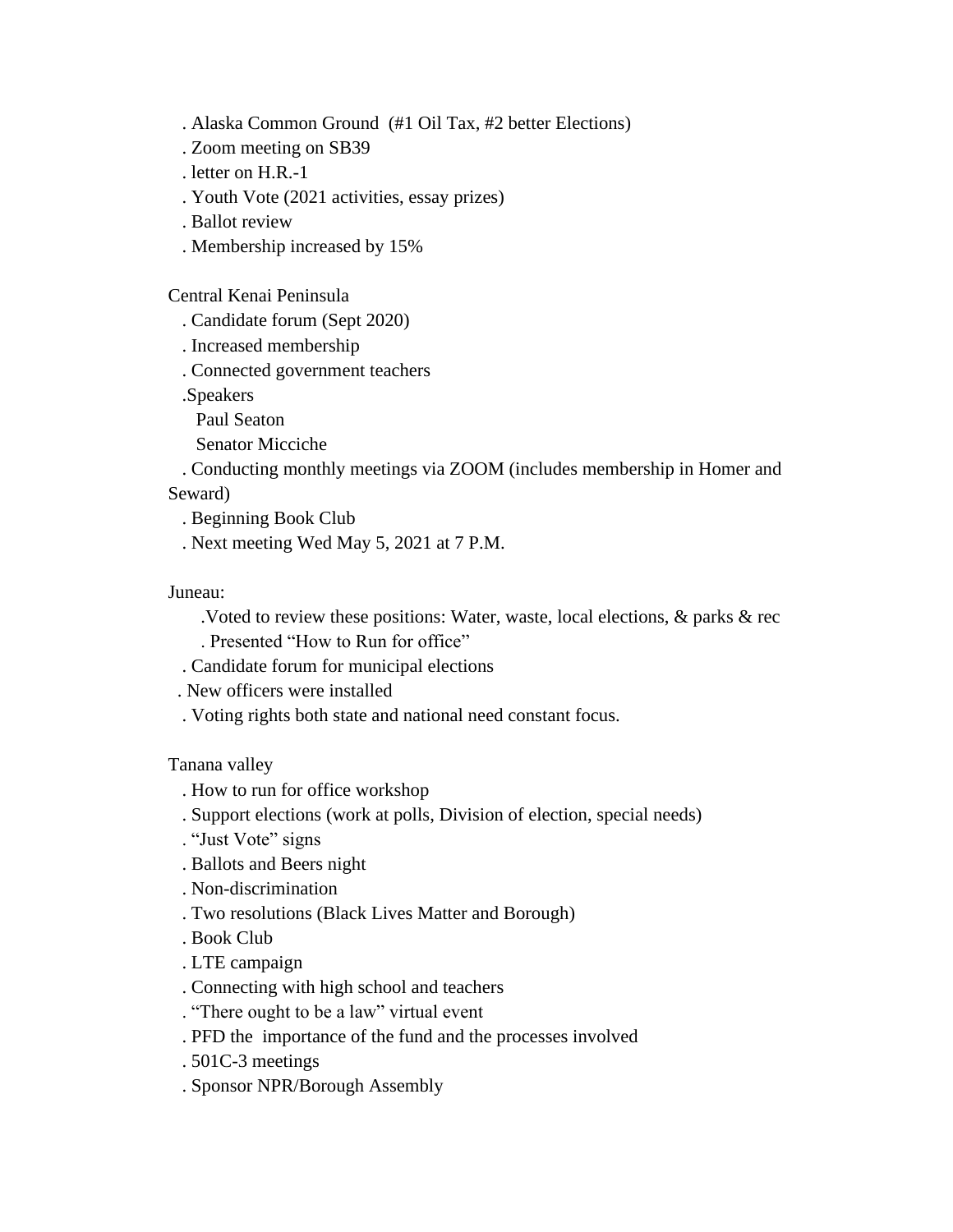Caren Robinson's presentation

Caren reported on

- . COVID- members tested 2week
- . Extend pandemic financial emergency declaration to December 31
- . SNAP , Behavioural health and telemedicine funded
- . Legislators want personal bills to be heard
- . SB-90 extend naloxone into pharmacists hands
- . HHS--not split yet but will be coming back
- . Closure of DMV's is off the table
- . Rescue plan for new COVID funding (American Rescue Plan)
- . Senate developed budget, House not ready
- . LWV should check on violation of open meeting acts
- . SB-67 nurse compact bill (power could be given to non-government agency!)
- . HB-145 Pharmacy association
- . Energy independent along with the HB 145 line
- . Ways & Means Committee (keep an eye on gun legislation)
- . HB-5 (consent will be proving one did not consent)

 Caren reported that she plans to retire. Is working with another and may present a recommendation

Presentation by Shea Siegert of ABE (Alaska Better Elections)

 Shea shared ABE's plans on public education concerning Ballot Measure #2 (open primary, ranked choice voting, and campaign finance transparency. process of education

. Alaskan Better Elections

 ABE will be working closely with the Division of Elections to ensure consistency of messaging.

- . as of 2/28/21 the dark money provisions are in effect
- . March -funding through the governor's budget
- . June 1, DOE regulations open for public comment
- . July, public comments closed
- . There will be no hand counting of ballots
- . All candidates will be on same ballot
- . Top 4 vote-getters will advance to general election
- . Elections
	- All state elections paid for by state
- Federal, primaries will be paid for by parties
- . Begin August 2022

 . Education, will revamp Division of Elections website, will offer information in several languages)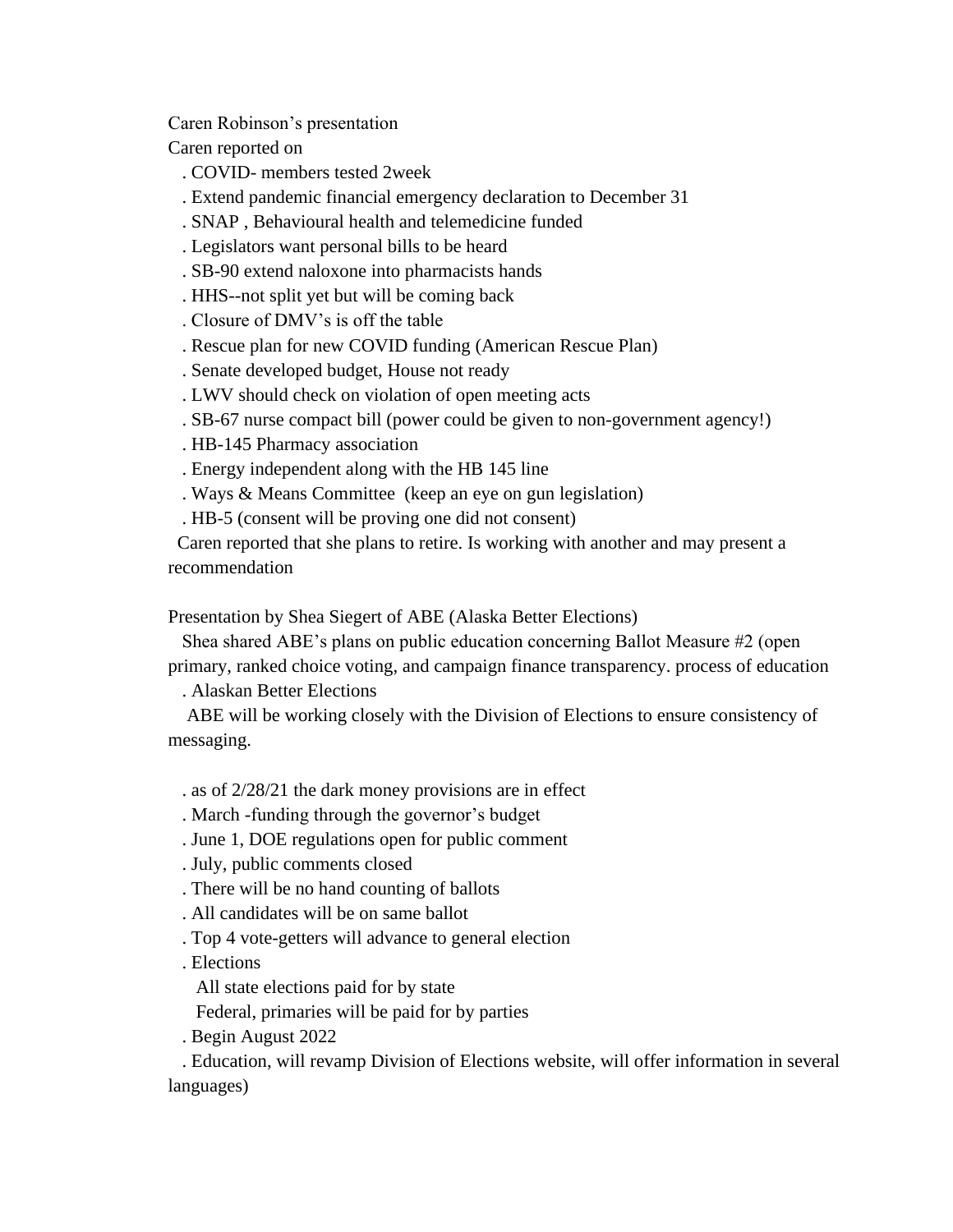. ABE

- 1. Alaska elections simulator
- 2. Alaska elections white paper
- 3. BM2 Public information packets
- 4. Presentations on command
- 5. Constant and consistent source of information

Shea was asked for update on lawsuit--a summary judgement has been filed and hopeful will end by mid-summer

Presentation by Carolyn Brown, M.D.,MPH, LWV State Health Committee

- . Request sent to 4 Local leagues for volunteers to serve on Health Care Committee for Alaska
- . Information from these groups will be shared with the national health care committee
- . will meet (ZOOM) monthly
- . develop mission
- . evaluating what health care needs are for Alaskans throughout the state

Presentation of Convention Items Requiring Action:

- a. Minutes of Convention 2020 (attached) Motion to approve 2020 Convention Minutes made by Pat Redmond and second by Cathleen Rolph. Minutes approved without objection.
- b. Proposed Program FY 2021-2021
	- 1. Retain the existing positions. Motion to approve the retention of the existing positions made by Carol Dickason and second by Laurie Sica. Motion approved without objection.
	- 2. Continue review/revision of the following positions (attached to minutes) Motion made to adopt these positions made by Carol Dickason and second by
- Carrie Henson. Motion approved

Discussion followed the opposition statement to a Constitutional Convention will need to be written by 2022 .

Recommendation made that there be at least one person from each local league represented on this task. It is important to review Constitutional Convention.

> 3. Recommend Study: New Comprehensive Position of Education. Motion made to support #3 made by Pat Redmond and second by Carol Dickason. Motion approved without objection.

Discussion that Tanana Valley has researched other states on education.

Need 1-2 more people on task of recommended study to look at

- . study when state has constitutional responsibility and school finance
- . summer school for catch-up
- . look at school schedule
- . unequal educational opportunities with e-delivery of education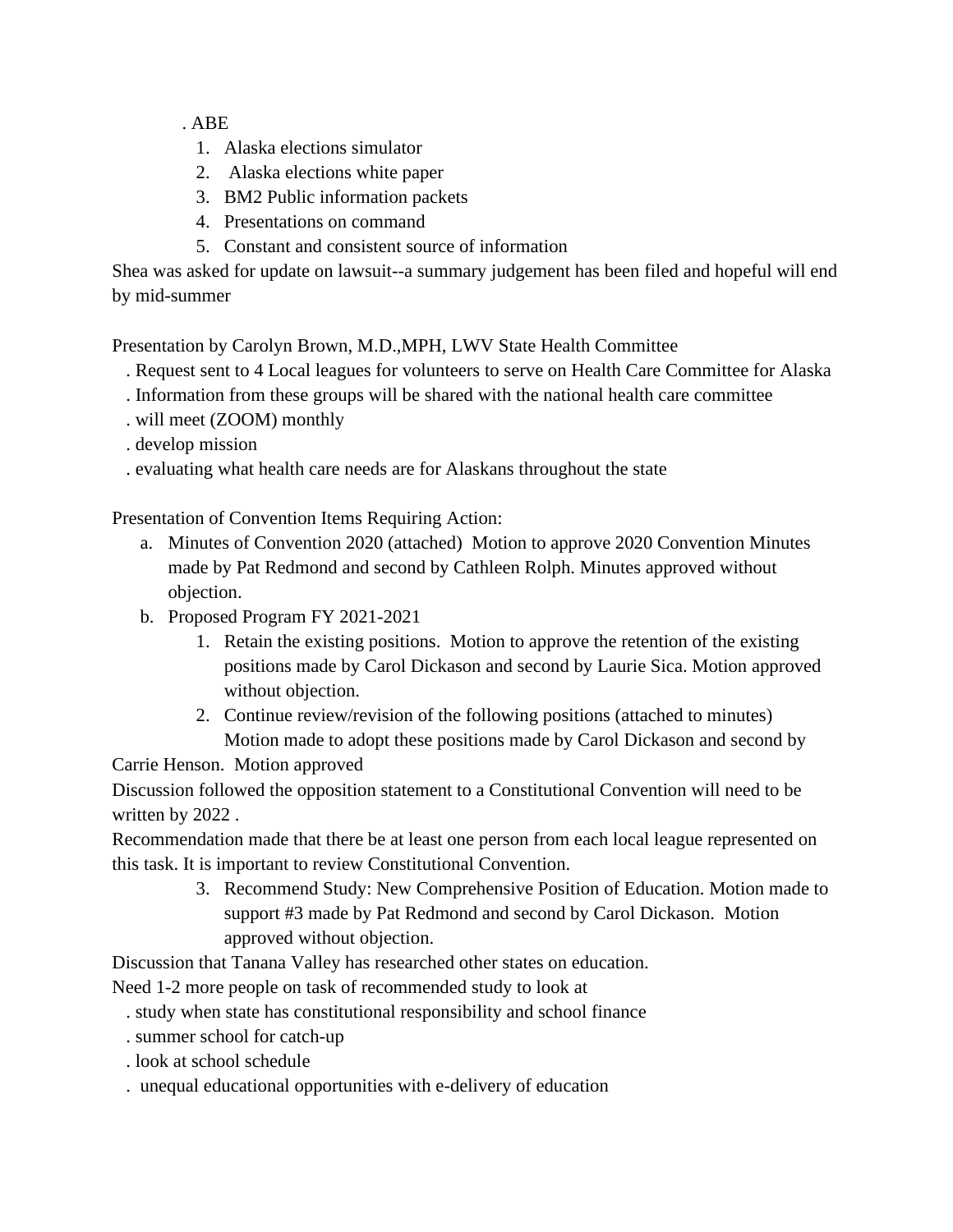. look at pre-K and child care needs

4. Emphasis Areas:

These are a compilation from the Four Local Leagues

--Education of Ballot Measure #2 and voting process in general

--Protection of Voting Rights/John Lewis Voting Rights Advancement Act

--Climate Change

--Health Care

--Protect Judicial/Take action on LWVAK Judicial Appointment & Retention

--Constitutional Convention

--Redistricting

--Equal Rights Amendment

Motion made to adopt the Emphasis Areas made by Carrie Henson and second by Cheryl Jebe. Motion approved without objection.

Discussion followed by Pat Redmond the ERA is in the Senate now. We should contact Senator Sullivan and ask him to explain if he is for or against ERA.

#1 on the list should mention the security of the election system.

C. Recommendation for per-member-payment (copy attached with Minutes)

Motion made to accept these fees made by Pat Redmond and second by Heather Flynn.

Motion approved without objection)

Clarification followed explaining these amounts are sent to State by Local leagues.

D. Proposed FY 2021-2022 budget (copy attached to Minutes)

Motion made to adopt the proposed Budget 2021-2011 made Cheryl Jebe and second by Heather Flynn. Motion approved without objection

E. Proposed Slate of Officers/Directors/Nominating Committee members (copy attached to Minutes).

Motion made to adopt the list of proposed slate of Officers/Directors/Nominating Committee members made by Shirley Pittz and second by Sue Sherif. Motion approved without objection.

New Business:

It was agreed that Anchorage League remains next to host the Annual Convention 2022. They will decide the date.

Comments from the Floor/Direction to the Board "For the Good of the League" LWVAK spent much of its LWVUS grant monies on Facebook pieces, public radio, social media, website material, a Voter's Guide for the primary and general election for our federal House and Senate candidates, and letters for various state newspapers.